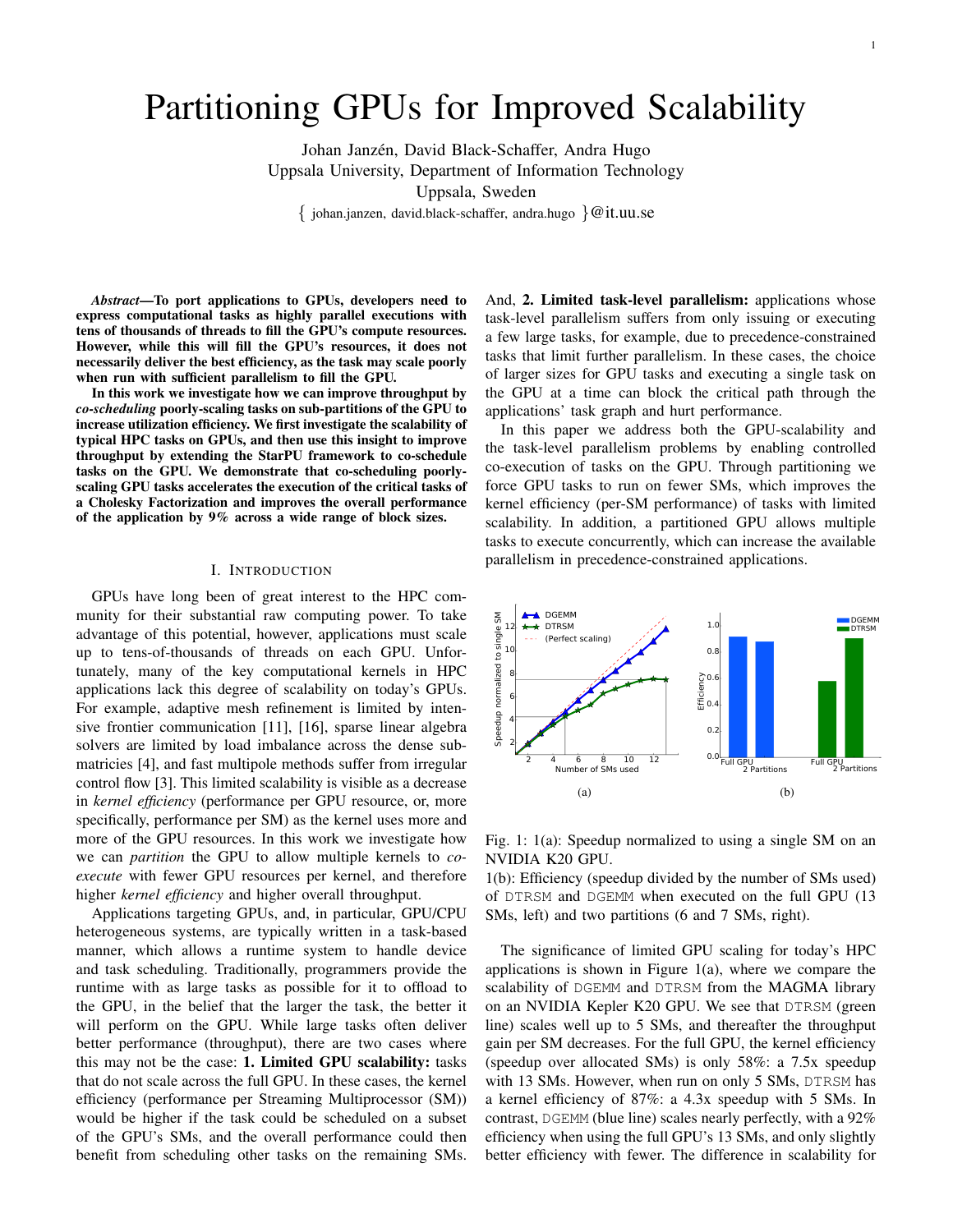these two tasks indicates that there is a potential to improve overall application throughput if we can co-schedule tasks such that DTRSM operates in its most efficient region.

We can take advantage of the fact that DTRSM executes maximally efficiently on a subset of the GPU's total SMs by *partitioning* the GPU and running it on a subset of the SMs. Figure 1(b) shows the efficiency of executing DGEMM or DTRSM kernels, first with the kernels scaled to the full GPU and then with the GPU partitioned and two instances of each kernel co-executing. We see that executing two concurrent instances of DGEMM (left blue bar), which scales well on the full GPU, results in 2.5% lower efficiency compared to running on the full GPU (right blue bar). DTRSM (green bars), however, sees a dramatic improvement in efficiency when co-executing two instances on half of the SMs each, and is now able to efficiently utilize the full GPU, delivering in a 1.57x increase in throughput.

In order to co-execute kernels in this controlled manner, we use a software approach to partition commodity GPUs, similar to [17] (see Section VI on related work). With this approach, we can dynamically control the subset of SMs on which a task executes by adjusting how the kernel's grid is mapped to the SMs. We then enhance the StarPU runtime to be able to dynamically schedule tasks to the GPU partitions as well as to the available CPU cores, using its built-in performance-based scheduler. The scheduling strategy is therefore independent from the partitioning. This allows us to choose the partitioning and scheduling of GPU tasks depending on the structure of the application and the scalability of each task type. To better understand these tradeoffs, we provide a detailed exploration of task scalability and different partitioning configurations.

We evaluate our technique with a large, multi-kernel application: Cholesky factorization. By using a real application, with realistic dependencies and kernel diversity, we can provide a more realistic analysis of kernel co-execution than previous studies, which only analyzed pairs of kernels. Cholesky factorization is of particular interest as the expansion of its task graph is based on precedence-constrained DTRSM tasks, which we have seen suffers from limited scalability on today's GPUs. In this case the completion of the DTRSM task triggers the execution of highly-scalable DGEMM tasks. As a result, the application has the potential to benefit from increased efficiency by co-executing the limited-scalability DTRSM task on smaller partitions, if it does not suffer from running the highly-scalable DGEMM task on a smaller partition. To demonstrate this, we use a prototype implementation that modifies the GPU kernel code for execution, although these transformations could be readily automated in the compiler or as part of the GPU runtime.

This paper makes the following contributions:

- A kernel-based resource allocation implementation that enables partitioned GPU kernel execution within the StarPU framework for NVIDIA GPUs,
- An analysis of the scalability of key HPC GPU kernels,
- A runtime performance-model based solution for efficient GPU partitioning and scheduling, and,
- A demonstration of the combined approach with Cholesky Factorization that shows a 9% throughput im-

provement.

## II. PARTITIONING KERNELS ON NVIDIA GPUS

To enable co-execution of kernels on NVIDIA GPUs, we need to overcome the limitations of the native runtime's scheduler. Our approach is based on a software technique that provides isolated co-execution by adjusting how a kernel's grid is mapped to the available SMs.



Fig. 2: Step-by-step description of how two kernels are launched into different partitions.

## *A. Current GPU Scheduling Capabilities*

The standard approach for co-executing kernels on NVIDIA's Kepler architecture is through the use of different *streams* for independent kernels, typically referred to as *multi-streaming*. However, current NVIDIA drivers use a co-scheduling policy known as "left-over" scheduling [10], which only co-executes kernels if (or when) they do not fill the GPU. As most kernels are launched with far more blocks than the hardware can support at once, this effectively results in serial execution except at the very end of a kernel when it has too few warps remaining to fill the GPU. This scheme avoids co-execution in most cases, and makes it difficult to analyze and predict kernel performance, as the actual start of the execution is highly dependent on what is happening in the other streams. The NVIDIA Grid Management Unit (GMU)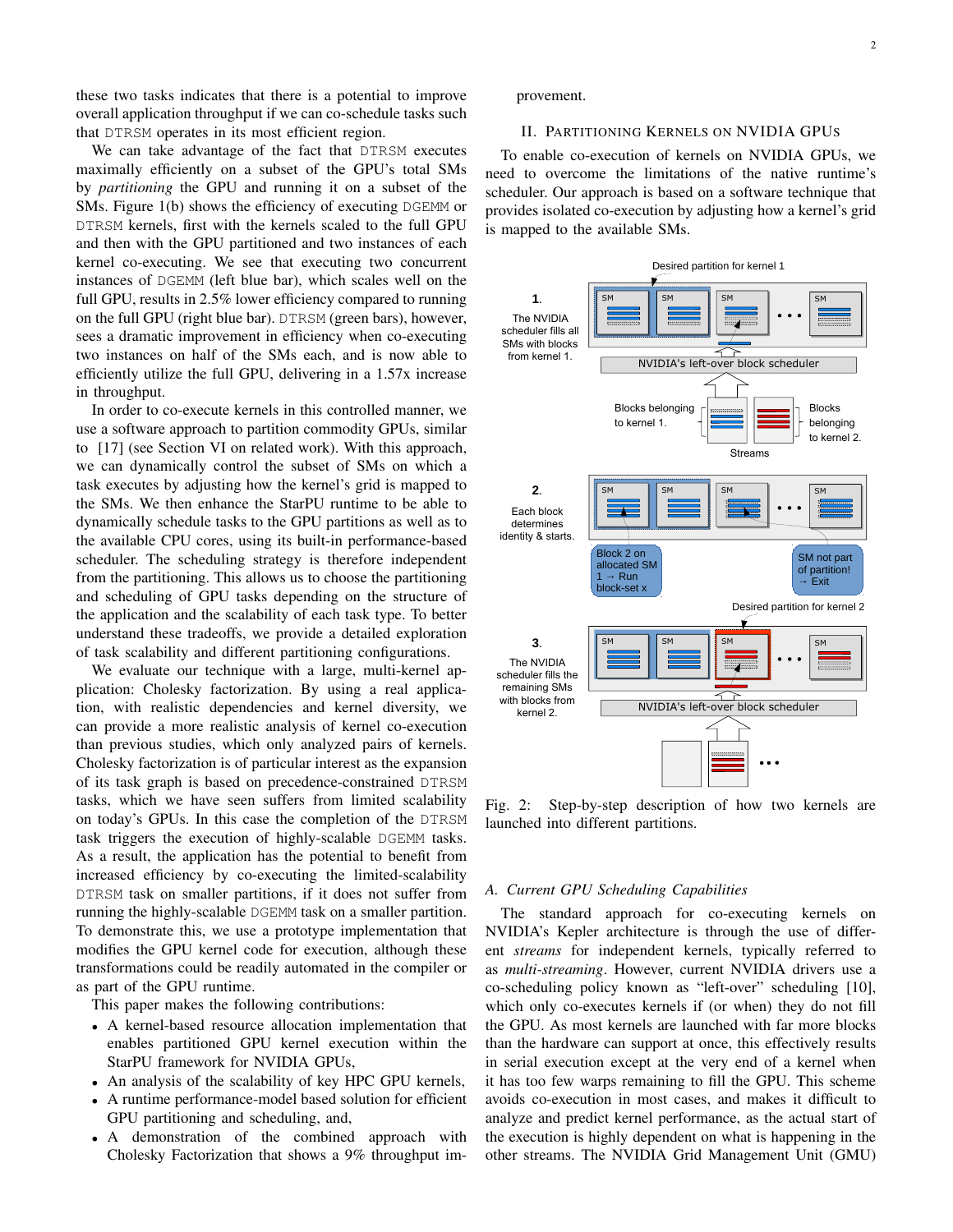further complicates performance analysis as it allocates kernel blocks to SMs in a breadth-first fashion, which causes coexecuting kernels to share and contend for compute resources within the SMs.

#### *B. Software Partitioning of GPUs*

In order to overcome the limitations of today's "left-over" schedulers, we devise a block-to-SM re-mapping technique to isolate kernels to particular sets of SMs, and thus effectively partition the GPU. By doing so we avoid sharing compute resources between kernels, as each SM only executes blocks from the same kernel. This allows us to remove much of the unpredictability in the co-execution performance<sup>1</sup>. With this technique we can specify the number of SMs for each kernel, which allows us to quantitatively measure the scalability of kernels on the GPU (Figure  $1(a)$ ), and provide this information to the StarPU runtime scheduler's performance models.

The key to our co-execution approach is that if we limit a kernel to only execute on a subset of the SMs, there will always be a "left-over" set of SMs available. As a result, the NVIDIA scheduler will now co-execute a subsequently launched kernel on this "left-over" set. In this manner we can force kernels to truly co-execute and control what fraction of the GPU's SMs each receives. This allows the StarPU runtime scheduler to view each GPU partition as an independent computational unit, and more accurately predict kernel performance (turnaround times for tasks) as kernels are effectively running on their own, smaller, but independent, GPU.

To achieve partitioned execution, we use the knowledge of the block scheduling behavior to remap a kernel's blocks to only the SMs upon which it should run. This source-to-source modification consists of 2 steps:

1. Mapping control. Before the launch of a kernel, the host first calculates the number of thread blocks required to exactly fill a single SM for that kernel,  $m$  (Listing 1), and the number of blocks needed to fill all SMs on the GPU, b.

We then build a *mapping* in the GPU global memory that specifies how many blocks from this kernel should reside on each SM. For the SMs we want to be a part of the partition, we set the value  $m$  to fill that SM with the kernel's blocks, while we set all the value to 0 for all other SMs.

Finally we launch the kernel with just enough blocks  $(b)$  to fill all SMs on the GPU, adding the  $mapping$  and the original grid dimensions to the list parameters of the kernel function.

On the device-side, we insert control code at the start of each kernel's execution that reads the ID of SM upon which it resides, and uses that value to atomically read and decrement the corresponding entry in the global  $mapping$ . If the value is less than 1, then the block should not do any work, and exits. Otherwise the block uses this value, together with its SM ID and the mapping, to calculate which work it should do.

After this short setup sequence, the kernel code on the unmapped SMs has exited, leaving them free for further scheduling, and the mapped SMs are filled with blocks from the kernel. As the kernel was launched with only as many

<sup>1</sup>The major remaining shared resources are the global memory system: L2 and DRAM.

blocks as can fit all the SMs, there are no further blocks from this kernel to schedule.

2. Block wrapping. Since we have launched the kernel with a different number of blocks from what it was originally designed for, each physical block must now do more work. A solution to this problem was proposed by Stratton *et al.*[12], wherein they executed CUDA kernels on multicore CPUs with a technique they call *iterative wrapping*, which lets a few threads iteratively do the work of many. This approach has also been extended for non-partitioned (sharing SMs), coexecution of GPU kernels by Pai *et al.* [10]. We extend this technique to *partitioned* co-execution by letting each block do the work of zero, one, or more of the original blocks. The work allocation is determined by spreading the original grid dimensions (original number of blocks) across the scheduled blocks in a modulo fashion.

Each scheduled block executes its assigned work with a loop that surrounds the original kernel logic. Inside the kernel logic, we replace all references to the CUDA's blockIdx and grid dimension references with ones derived from the loop index and original dimension. We do not change *threadIdx* references, as the size of the blocks remain unchanged.

As a result, each block determines if it should run on a given SM, and, if so, what work it should do. The block then executes this work as the original kernel would, but instead of exiting at the end, it then looks to see if it has further work. As a result we can control what portion of the SMs are allocated to each kernel and enforce partitioned co-execution by preventing different kernel's blocks from sharing the same SM.

```
m = getMaxBlocksPerSM(kernel,threads)
// Execute on SM 0 and 1 only
int mapping [<i>SMS</i> ON THE DEVICE] = {m,m,0}b = SMS_ON_THE_DEVICE*m
kernel<<<br/>b,threads,0,stream>>>(mapping,originalGrid, args..
```
Listing 1: Pseudo code snippet for launching a partitioned kernel, host side

```
smid = getSMid()
nb = readAndDec_OncePerBlock(mapping[smid])
if(nb <= 0) return // Exit if we should not run on this SM
// Calculate a global identifier for each block
i = f(smid, nb, firstMappedSMid)
 // For each of the SM's blocks call the kernel code
for(block : BlocksToExecute(i)) work(block,gridDim)
```

```
Listing 2: Pseudo code snippet for executing a partitioned
kernel, device side
```
## *C. Using multiple partitions*

For multiple partitions we assign a CUDA stream to each partition and take advantage of the "left-over" scheduling policy to place our modified kernels on the correct SMs. Figure 2 shows this procedure for 2 partitions. The GPU schedules kernels from streams round-robin at a kernel granularity. This means that it always launches all blocks from a single kernel before switching to the next one. At step 1 the scheduler fills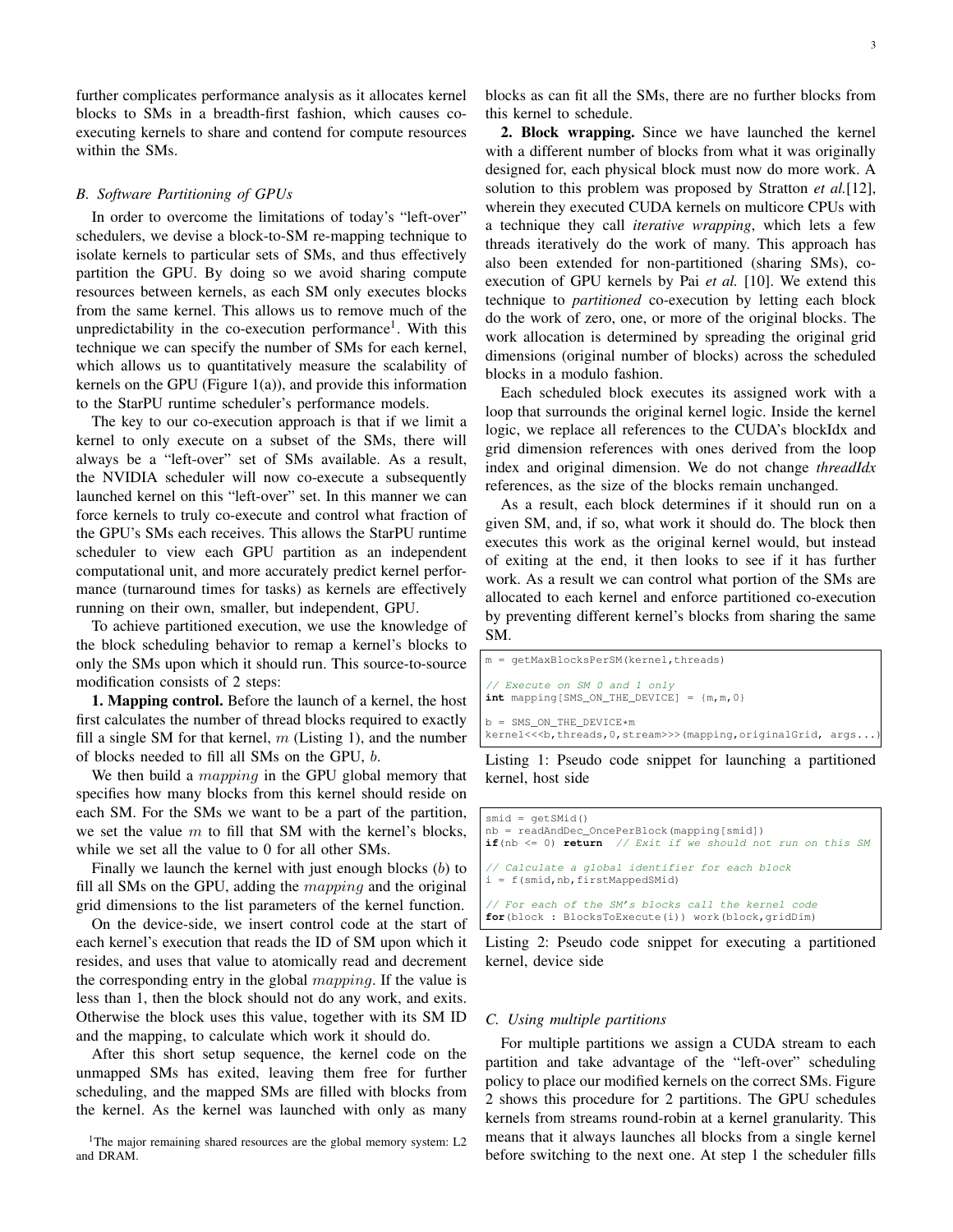up the entire GPU with blocks from kernel 1. As the blocks that end up on a SM where they should not be exit rapidly (step 2), the GPU can immediately start launching blocks from the second kernel (step 3). A few blocks from the second kernel will remain in the queue after filling the GPU in this case, because the device was not empty. These blocks drain rapidly through the first available SM and have minimal impact on performance. This process can be repeated as desired until all SMs are part of a co-executing partition.

Since each SM is dedicated to a single kernel, kernels do not contend for SM-resources, which prevents them from impacting each other's performance. This characteristic is essential for our scheduler to be able to learn and predict kernel execution times independently from other co-executing kernels.

## III. DYNAMIC SCHEDULING ON CPUS AND GPU **PARTITIONS**

Our approach allows us to reliably measure the execution time of a GPU kernel on a specified subset of SMs as kernels are isolated to their own SMs. We can use this information to schedule tasks on either CPUs or partitions of the GPU to minimize overall execution time. To accomplish this, we integrate our GPU partitioning with the StarPU runtime system to take for scheduling dynamic graphs of tasks onto a heterogeneous set of processing units.

## *A. Scheduling in StarPU*

The core principles of StarPU [5] are that tasks can have several implementations (e.g., CPU and GPU) and that data transfers are handled transparently by the runtime system (e.g., CPU to GPU). To minimize data transfers, StarPU allows multiple copies to reside on different processing units as long as the data is not modified, and uses asynchronous data prefetching to hide latencies.

StarPU provides a flexible scheduling platform for strategies ranging from greedy and work-stealing based policies to more elaborate Minimum Completion Time (MCT) policies [14]. This latter family of schedulers builds history-based performance models for each task by observing the execution at runtime. As a result, the runtime can provide a relatively accurate estimation of each task's performance on each resource, which allows the scheduler to take appropriate decisions when assigning the tasks to a computing resource.

#### *B. Co-scheduling Tasks on GPU*

Co-executing multiple tasks on a GPU requires a CUDA stream for each modified partition and the ability to launch the tasks independently. While StarPU natively supports multiple CUDA streams, it needs to be extended to understand our GPU partitioning so that it can collect appropriate performance information for the kernels on a given partition. To do so, we extend StarPU's *scheduling context* structure [8], which encapsulates the notion of a parallel task and restricts its execution to a section of the machine (e.g. a subset of CPUs, or CPUs and GPUs).

We extend the *scheduling contexts* to group not only CPUs and GPUs but also a subset of a GPU's SMs. In order to ensure the co-execution of the kernels we map each scheduling context to a stream. Tasks assigned to a certain scheduling context are then launched to the corresponding stream. By using this structure we associate an SM allocation to a stream, which allows StarPU's scheduling strategies to consider how long a task would take on a certain partition.

Once the task is assigned to a *scheduling context*, the StarPU driver will move the data to the GPU (if needed) and launch the kernel. In order to avoid potential bottlenecks at the kernel launching time, we designate one core for each CUDA stream.

The optimal number of partitions is tied to the granularity and parallelism of the tasks. Our prototype requires the programmer to specify the subset of SMs for each partition and build the appropriate scheduling contexts at the beginning of the execution. Ideally, this parameter would be chosen automatically by exploring different partitioning configurations at runtime.

## *C. Performance Models for Partitioned GPUs*

In order to efficiently schedule tasks, we need to be able to estimate the time they will take to execute on the GPU partitions and on the CPU cores. We rely on StarPU's builtin profiling history table, which is updated dynamically as soon as tasks execute on different computing resources. We extend this facility to store the execution time of the tasks separately for different GPU partition sizes (from 1 to 13 SMs). This information allows the scheduler to predict the execution time of a task on any of the available partitions and the CPU cores. As a result, the scheduler is independent of the partitioning and will automatically adapt to different partitioning configurations.

#### *D. Minimum Completion Time Scheduler*



Fig. 3: MCT scheduling policy: blue rectangles are execution times of tasks already assigned, the yellow rectangle is the estimated execution time on each computing resource of the task to be scheduled

We extend StarPU's Minimum Completion Time scheduler to place tasks across the CPU cores and GPU scheduling contexts (partitions) based on the estimated execution time of the tasks. This strategy (see Figure 3) relies on the history-based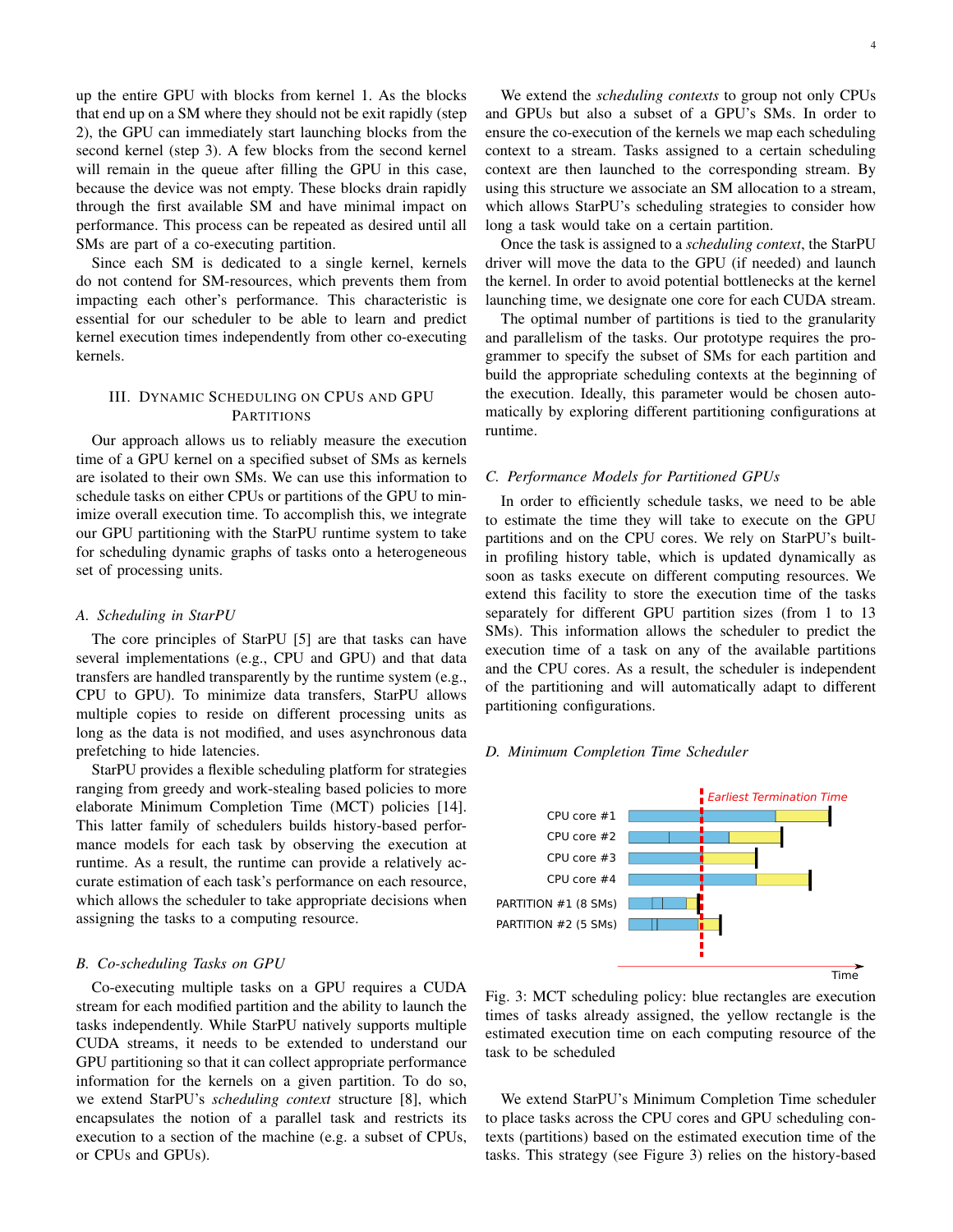performance model to predict how long a task would require to execute on each computing resource (yellow rectangles) as well as to estimate the time required to finish executing the tasks already scheduled (blue rectangles). Based on this information it assigns a task to the computing resource on which it is expected to terminate the earliest (partition 1, in the figure). Depending on where its input data resides, the task's execution time may include the data transfer time.

## IV. APPLICATION: CHOLESKY FACTORIZATION

To demonstrate the potential of our GPU co-execution and performance-model based scheduling strategy, we apply them to the Cholesky Factorization application from the dense linear algebra library Chameleon [13], [1], implemented on top of StarPU. We adapt the implementation of the kernels to execute on the restricted number of SMs as controlled by the runtime system (see section II). To accomplish this we use the open source MAGMA GPU kernels as they allow us to modify the kernel code for our GPU partitioning<sup>2</sup>.

#### *A. Cholesky Factorization on Top of MAGMA*

The Cholesky Factorization consists of 4 types of tasks [2]: DSYRK, DTRSM, DGEMM, and DPOTRF. Each of these are available in the Intel MKL library (CPU), and from MAGMA (GPU), while only the first three are provided by cuBLAS. In order to co-execute on the GPU, our prototype implementation requires access to the kernel code to change how the grid is executed across the SMs. However, this is not possible with the cuBLAS kernels as the code is not available. For our evaluation we changed Chameleon to call MAGMA kernels, for which the code is available<sup>3</sup>.

## V. EVALUATION

With our ability to control the SMs used by a kernel, we can first study the GPU scalability of each kernel. This data shows us that we can more efficiently use the GPU by assigning a reduced number of SMs to the tasks that do not scale to the entire device, while allowing different computations to co-execute on the remainder of the GPU. With this approach we can deliver a 9% performance improvement for Cholesky Factorization.

## *A. Experimental platform*

All measurements are done on a 2-socket, 8-core Intel(R) Xeon(R) E5-2680 CPU with a base frequency of 2.70GHz and 64 GB of RAM, with an NVIDIA Tesla K20 graphic card. The K20 contains 13 Stream Multiprocessors (SMs), each with 192 "cores" and 5 GB of GDDR5 memory. We use Intel MKL 11.3.0, Chameleon 0.9.1, MAGMA 1.7.0, CUDA 7.5, and StarPU 1.2.0 on Linux 2.6.

The StarPU runtime system requires a core to act as driver for each GPU stream, which reduces the number of CPU cores

<sup>2</sup>While our prototype requires manual code modifications, this could be readily automated in the compiler or runtime.

available for scheduling CPU tasks by the number of GPU partitions we run. For each configurations we run the application 5 times to improve the precision of the performance model and then we average the performance of 5 executions.

## *B. Study of Cholesky Factorization's tasks*

The Cholesky Factorization application has data dependencies between tasks that make the DTRSM tasks one of the most critical. These dependencies are shown in Figure 4, where we can see that the DTRSM tasks (red) must be completed before a significant number of DSYRK and DGEMM (blue) tasks can begin execution. If the DTRSM tasks execute slowly, for



Fig. 4: Cholesky Factorization data flow for the first iteration on a matrix 8x8 blocks

example, due to poor scaling if assigned the whole GPU or executing serially on a single CPU core, this can hurt the overall performance of the factorization.

To investigate the scalability of typical GPU tasks within Cholesky Factorization, we vary the SM allocation and measure the *throughput* of the kernels. In Figure 5 we see how the 4 types of tasks scale on different partitions as a function of the size of the input problem. We selected measurements for 3, 6, and 13 of the 13 total SMs on our GPU.

The data in Figure 5 shows that task scalability on the GPU varies with both the size of the problem and with the type of task. For DGEMM, scalability is good for even very small size problems, scaling up to the full 13 SMs at problem sizes as low as 1000. However, for DTRSM, problems below size 2000 exhibit poor scaling. Indeed, DTRSM achieves *twice the per-SM efficiency* at a problem size of 1500 when *running on half* of the GPU's SMs compared to running on the full device. This indicates that a scheduler that can find other work to co-execute on the GPU with DTRSM could improve *overall throughput* by reducing DTRSM's GPU allocation when it executes.

#### *C. Cholesky Factorization on a Partitioned GPU*

In order to cope with the lack of scalability of the DTRSM tasks on the GPU we use our technique to co-execute several kernels in parallel, and thereby enable DGEMM and DSYRK

<sup>&</sup>lt;sup>3</sup>cuBLAS is generally more efficient, and as a result Chameleon typically only uses MAGMA for DPOTRF. Cholesky Factorization with cuBLAS can reach up to 1100 GFLOPS compared to 800GFLOPS for MAGMA.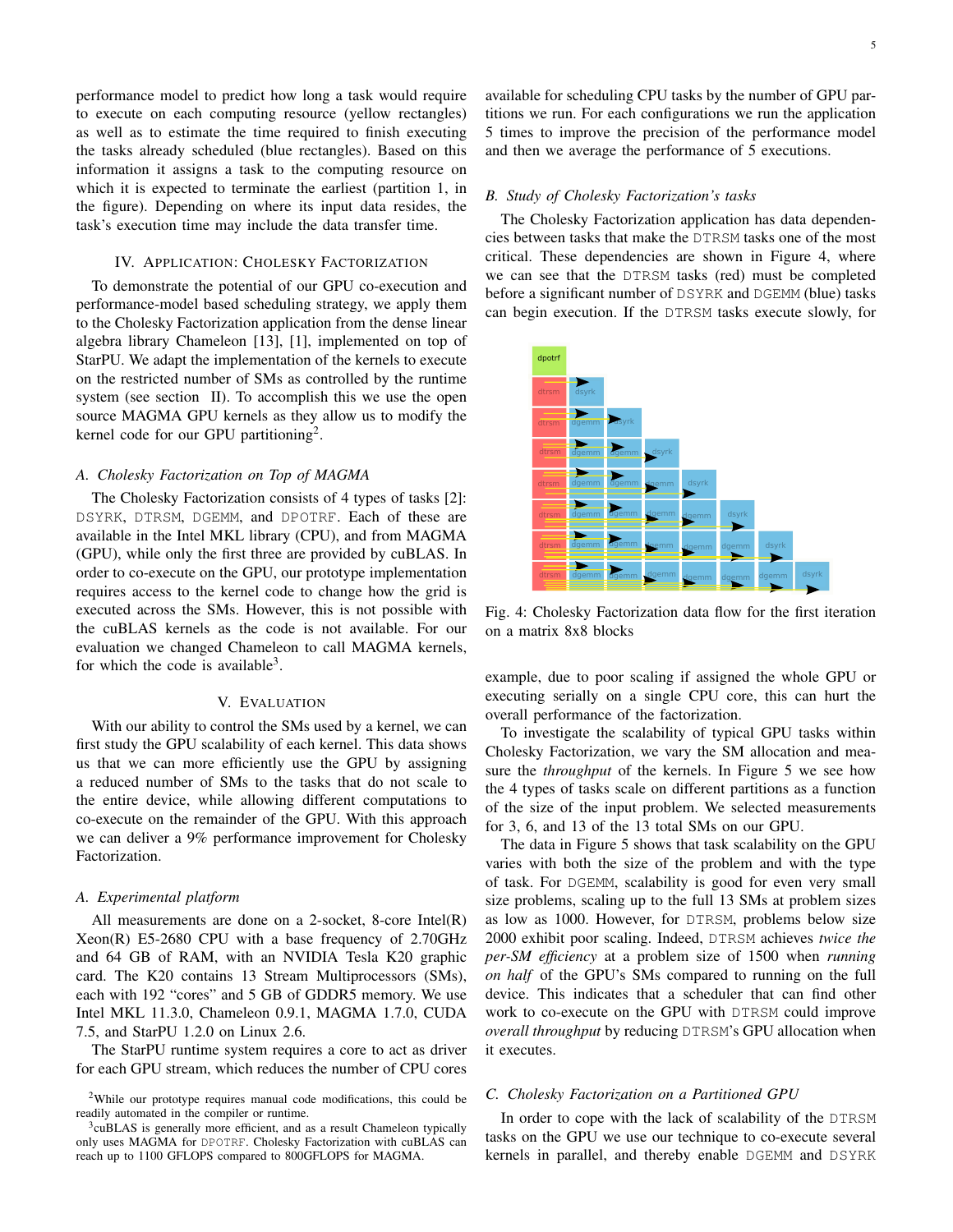

Fig. 5: Performance on different sizes of partitions for the 4 types of tasks of the Cholesky Factorization

to start sooner. Specifically, we partition the GPU in two (partitions of 6 and 7 SMs) and use the MCT scheduler to schedule the tasks composing Cholesky across these two GPU partitions and the remaining 14 CPU cores. We compare this approach to the one where we do not use any partitioning, and thus schedule tasks with the same MCT scheduler but on 15 CPU cores and the entire 13-SM GPU. We report the results from factorizing a *square matrix of 26880 x 26800* double precision elements and we vary the size of the blocks, from *192 to 2048*.

Figure 6 clearly shows the benefit of partitioning the GPU. The red line corresponding to the partitioned version significantly outperforms (by up to 9%) the non-partitioned (blue) version. By favoring the co-execution of the DTRSM tasks with other task of the same or different type we have more efficiently used the system's resources, and thereby improved the overall throughput.

These results are particularly good because through our approach we are able to improve the GPU utilization for a few poorly scalable tasks (the number of DTRSM tasks is of order  $n^2$ ) and thus allow exposing sooner the high parallelism of the many DGEMM tasks (of order  $n^3$ ) without an impact on their performance. For tasks with an input block size smaller that 320 our approach does not show a benefit due to the overhead.

## *D. Overhead*

Our software partitioning incurs overhead from two sources: the host-side kernel launch setup (Listing 1), and the extra code added to the kernel itself (Listing 2).

As the four types of tasks of the Cholesky Factorization are implemented with a series of calls to variations of the DGEMM task and kernel, we limit the overhead analysis to the DGEMM task itself. We measured the kernel launch setup overhead to approximately  $72\mu s$ . This overhead is significant when launching kernels smaller than 192. For larger task sizes



Fig. 6: Scheduling tasks on 15 CPUs + GPU (13 SMs) versus 14 CPUs + GPU  $(6 + 7)$  SM partitions)

The complete state of the complete state of the complete state of the complete state of the complete state of the completely state of the SPU-time completely overlaps (Fig. 5). Particular, the complete state of the CPU-ti The kernel modification includes two small overheads: one constant overhead from the mapping control (Section II) and per-block overhead from the loop executing the blocks. We measured the first overhead to be  $1.1\mu$ s. The second overhead is more complex. As an example of this, we measured the partitioned DGEMM with a task size of 2048 across 100 runs. At this size the constant overhead is a negligible as the total kernel runtime is 27.5ms. We then repeated the measurement with an unmodified (unpartitioned) kernel and found the runtime was greater: 33ms. In this case, the modified kernel is actually faster than the original, possibly due to the reduced overhead of having a significantly smaller grid or caching effects due to a different GPU execution.

## *E. Impact of different GPU partitioning*

The ideal number and size of the GPU partitions is dependent on the application. Our solution allows the programmer to choose the partitions, but then automatically schedules the tasks onto them.

In this section we sweep different configurations in order to see how sensitive Cholesky Factorization is to different partitionings. We first evaluate different distributions of SMs when we partition the GPU in two and then we extend the evaluation to more than two sub-sets of SMs.

According to Figure 5 if we want to partition the GPU in two, the best way would be to give at least 6 SMs to the DGEMM and DSYRK tasks for sizes larger than 500, without considering DPOTRF, as the performance model is likely to choose to execute it on the CPUs. On the other hand, DTRSM does not scale particularly well on 6 SMs for tasks smaller than 1300-1400, and thus assigning a task to such a partition would effectively waste 3 SMs. However, as the application progresses, more of the tasks will be DGEMM, and we would like a GPU partitioning that favors a fast execution for them. In our current prototype (which does not support dynamically changing the partitions) this becomes a trade-off between the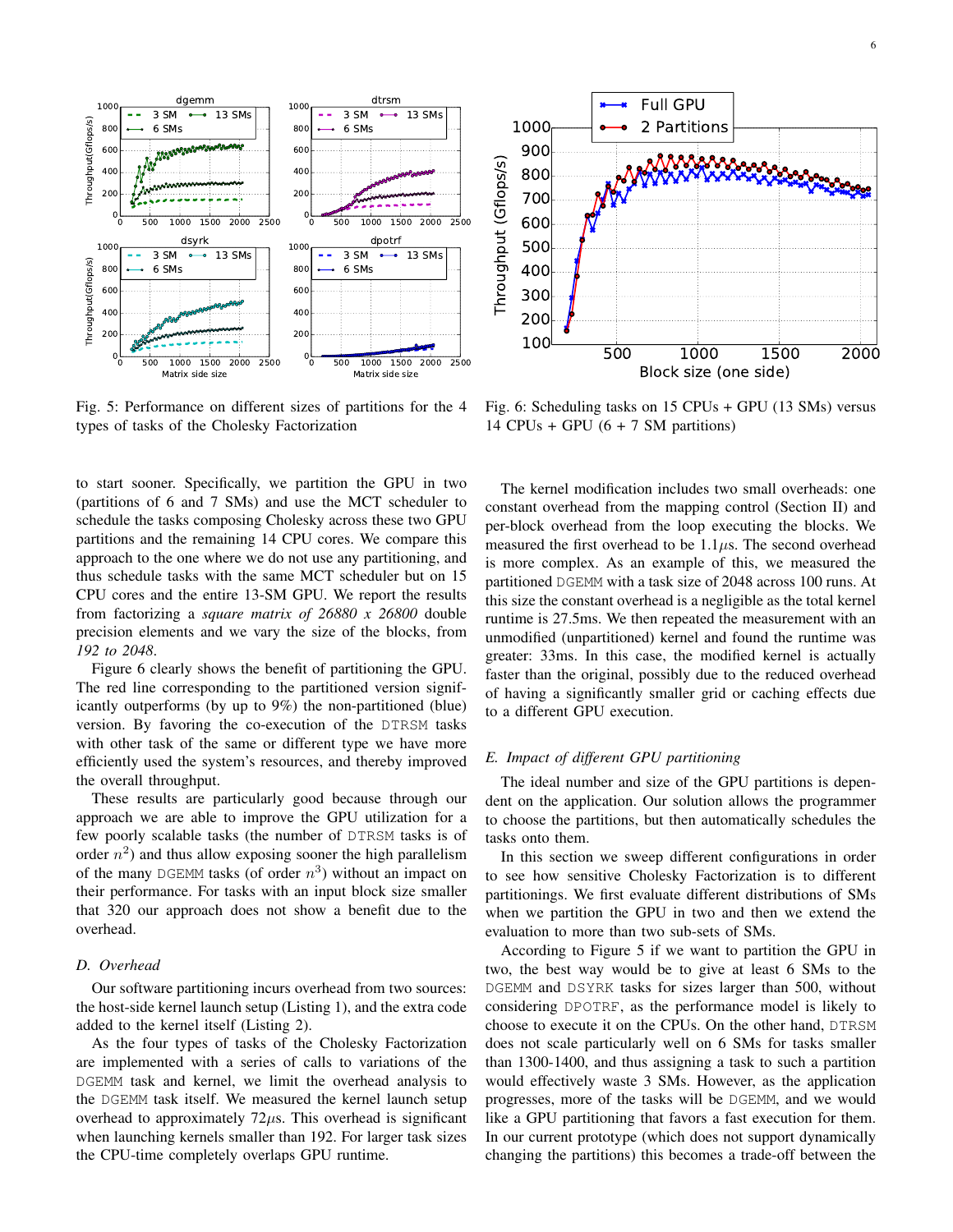benefit of accelerating the execution of the DTRSM and an efficient use of the GPU for the later DGEMM tasks.

Our experiments show that creating an unbalanced partitioning when the application is regular, as it is the case of the Cholesky Factorization, may result in scheduling a critical task on a smaller partition and slowing down the critical path. Thus creating two partitions of 1 and 12 SMs actually slows down the overall execution by up to 5  $\%$ , as the tasks running on the 1 SM end up delaying the execution. However, more balanced configurations do not show a significant impact on the performance of the application (generally under 5% slowdown). Based on the performance model of the tasks on the two partitions and the CPU cores, the scheduler assigns the tasks to minimize the execution time.



Fig. 7: Partitioning the GPU in different number of partitions

When partitioning the GPU into more than two partitions (see Figure 7) we observe that performance generally decreases with more partitions. We see up to 10% slowdown (for 7 partitions vs. two partitions) and between  $20\%$  and  $40\%$ (peak worst) for 13 partitions. For block sizes between 400 and 500, having four partitions may slightly improve the performance (5%). This is due to the fact the GPUs benefit from the co-execution of several small tasks that are not scalable on a large number of SMs. Larger tasks (especially DGEMM) are delayed by such a small set of computing resources. At this point the benefits of accelerating the DTRSM are overcome by the increased time DGEMM takes to execute before it frees dependencies for the next iteration of the factorization.

Such a fine-grain partitioning of the GPU should benefit very small tasks, however scheduling small tasks on the GPU is limited by both the overhead of the scheduling strategy (significant when the execution time of a task is small) and the serialized data transfer for the co-executing tasks on the GPU.

In the extreme, if we exclude this overhead our approach allows us to consider a single SM as an independent processing unit. If we look at dedicating a CPU core per SM to act as a driver instead of performing computation, we observe in Figure 8 that in most of the cases 1 SM outperforms a



Fig. 8: 1 CPU core vs 1 SM

CPU core. Most of the tasks scale uniformly on 1 SM (with a throughput of up to *50 Gflops/s*) but highly irregular on the CPU due to caching effects. On the CPU, tasks reach the highest performance for a size of matrix around 500 (*17 Gflops/s* for DGEMM), while for higher values the performance decreases and then increases as the Intel MKL library blocks the larger computations into smaller ones [9].

# VI. RELATED WORK

Previous work proposed solutions for GPU co-execution at the hardware level [15][6] (evaluated through simulation) or at the software level by transforming the kernels. These proposals either merged co-executing kernels before launch [7] or adjusted the grid size and the block size of the kernels [10].

Awatramani *et al.* [6] investigated the impact on throughput of mixed and partitioned execution of pairs of kernel, through simulation. Their results showed that mixing bandwidth- and compute-bound blocks is often beneficial, unless one of the kernels has a high L1 miss rate. Although mixed co-execution performed better on average, in order to predict performance, one must be aware of the exact kernel pairing. Our work differs from this by co-executing two or more kernels with *partitioned* execution, and evaluates a full complex application executed on a commodity heterogeneous platform, rather than just individual kernels in simulation.

Ukidave *et al.* [15] explored partitioned execution of OpenCL kernels with adaptive partition sizes through modifications of the hardware block scheduler in the Multi2Sim simulator. Their scheduling strategies were based on an occupancy algorithm that maps workgroups to computational units based on whether the kernel requires a fixed amount of computational units or not. Our solution schedules the tasks on the computational unit that would allow the application to finish fastest, rather than looking at individual kernel partitioning, and targets a heterogeneous platform of both CPUs and GPU.

Gurevara *et al.* [7] proposed a software solution for concurrent kernel execution by merging pairs of kernels. They